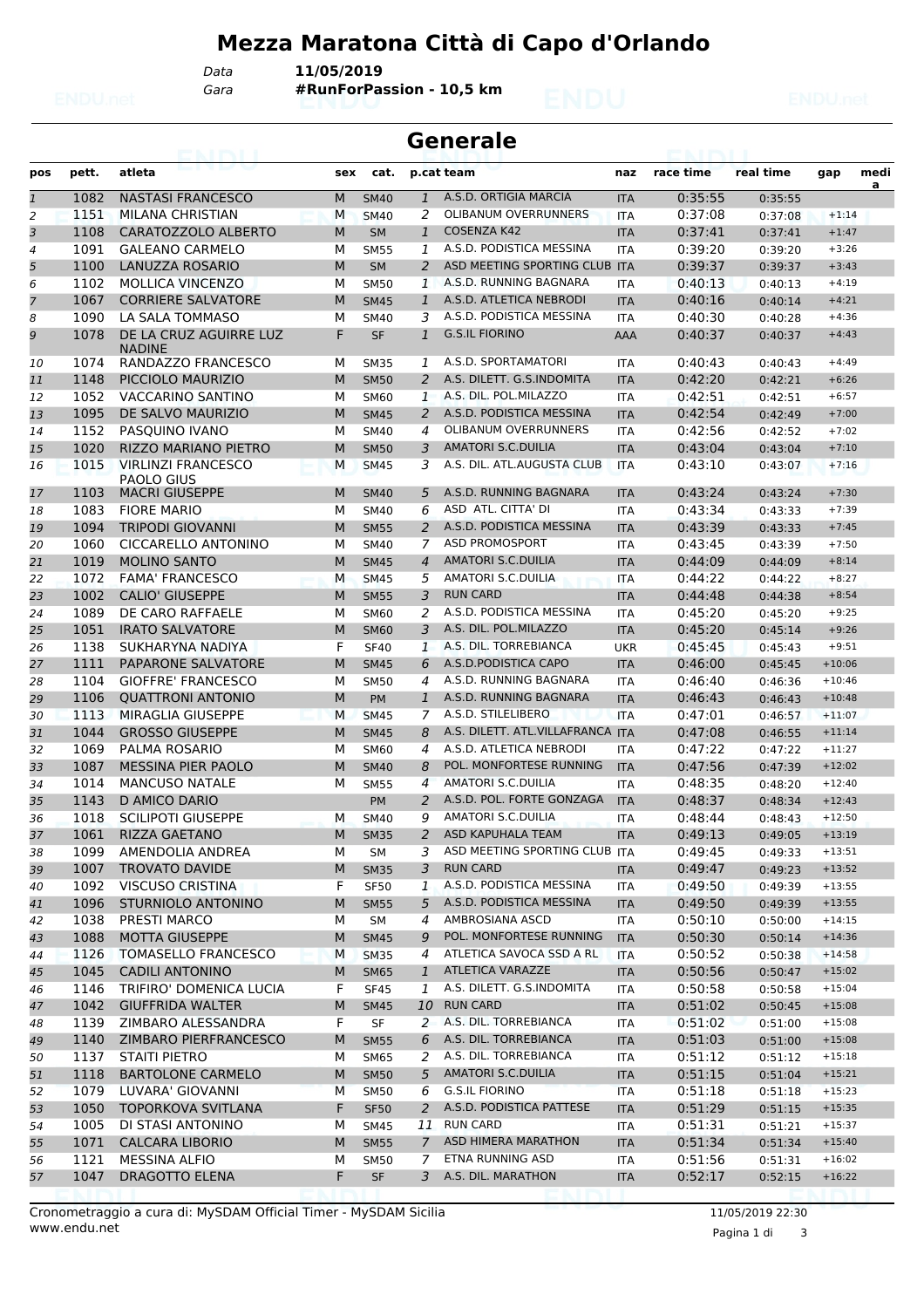## **Generale**

| pos      | pett.        | atleta                                       | sex    | cat.                   |                     | p.cat team                                     | naz                      | race time          | real time          | gap                  | medi<br>a |
|----------|--------------|----------------------------------------------|--------|------------------------|---------------------|------------------------------------------------|--------------------------|--------------------|--------------------|----------------------|-----------|
| 58       | 1024         | D'ARRIGO ANNUNZIATA                          | F      | <b>SF50</b>            | 3                   | A.S. DIL. FIDIPPIDE MESSINA                    | <b>ITA</b>               | 0:53:49            | 0:53:27            | $+17:55$             |           |
| 59       | 1066         | ZAPPULLA DAVIDE                              | М      | <b>SM40</b>            | 10                  | A.S.D. FLORIDIA RUNNING                        | <b>ITA</b>               | 0:54:11            | 0:53:57            | $+18:17$             |           |
| 60       | 1055         | <b>D'ONOFRIO ROSARIO</b>                     | M      | <b>SM65</b>            | 3                   | ASDATL. ISAURA VALLE                           | <b>ITA</b>               | 0:54:26            | 0:54:26            | $+18:32$             |           |
| 61       | 1068         | <b>FOGLIANIFOGLIANI</b><br>ALESSANDRA        | F      | <b>SF40</b>            | 2                   | A.S.D. ATLETICA NEBRODI                        | <b>ITA</b>               | 0:54:49            | 0:54:38            | $+18:55$             |           |
| 62       | 1127         | <b>MACCARRONE MARCO</b>                      | M      | <b>SM50</b>            | 8                   | ATLETICA SAVOCA SSD A RL                       | <b>ITA</b>               | 0:54:57            | 0:54:48            | $+19:03$             |           |
| 63       | 1101         | <b>MANNO MAURIZIO</b>                        | м      | <b>SM50</b>            | 9                   | A.S.D. MARATHON MONREALE                       | <b>ITA</b>               | 0:55:11            | 0:54:55            | $+19:17$             |           |
| 64       | 1017         | <b>VASSALLO WALTER</b>                       | M      | <b>SM35</b>            | 5                   | <b>RUN CARD</b>                                | <b>ITA</b>               | 0:55:22            | 0:54:58            | $+19:27$             |           |
| 65       | 1084         | <b>REGINA SALVATORE</b>                      | M      | <b>SM65</b>            | 4                   | ASD ATL. CITTA' DI                             | <b>ITA</b>               | 0:55:22            | 0:55:10            | $+19:28$             |           |
| 66       | 1040         | <b>GORGOTESCU NICOLETA</b><br><b>CARMEN</b>  | F      | <b>SF35</b>            | $\mathbf{1}$        | AMBROSIANA ASCD                                | <b>ITA</b>               | 0:55:24            | 0:55:14            | $+19:30$             |           |
| 67       | 1036         | SICURELLA LUIGI                              | м      | <b>SM50</b>            | 10                  | SPORT ETNA OUTDOOR                             | <b>ITA</b>               | 0:55:34            | 0:55:11            | $+19:40$             |           |
| 68       | 1147         | LO SURDO EMILIA                              | F      | <b>SF50</b>            | $\overline{4}$      | A.S. DILETT. G.S.INDOMITA                      | <b>ITA</b>               | 0:55:51            | 0:55:51            | $+19:57$             |           |
| 69       | 1058         | <b>PATTI GANDOLFO</b>                        | М      | <b>SM55</b>            | 8                   | <b>ASD PROMOSPORT</b>                          | <b>ITA</b>               | 0:55:59            | 0:55:43            | $+20:05$             |           |
| 70       | 1022         | <b>BERTUCCIO ALBERTO</b>                     | M      | <b>SM50</b>            | 11                  | A.S. DIL. FIDIPPIDE MESSINA                    | <b>ITA</b>               | 0:56:03            | 0:55:41            | $+20:08$             |           |
| 71       | 1023         | D'ARRIGO ADRIANA                             | F      | <b>SF50</b>            | 5                   | A.S. DIL. FIDIPPIDE MESSINA                    | <b>ITA</b>               | 0:56:03            | 0:55:41            | $+20:09$             |           |
| 72       | 1133         | <b>LATINO ROSARIO</b>                        | M      | <b>SM55</b>            | 9                   | ASS. POL. DIL. PLACEOLUM                       | <b>ITA</b>               | 0:56:15            | 0:55:55            | $+20:21$             |           |
| 73       | 1125         | MUFFARI ALICE CLAUDIA                        | F      | <b>SF40</b>            | 3                   | A.D. POL ODYSSEUS MESSINA                      | <b>ITA</b>               | 0:56:20            | 0:56:06            | $+20:26$             |           |
| 74       | 1048         | DE LORENZO LETTERIO                          | M      | <b>SM70</b>            | $\mathbf{1}$        | A.S.D. MARATHON CLUB                           | <b>ITA</b>               | 0:56:28            | 0:56:07            | $+20:34$             |           |
| 75       | 1142         | <b>EMANUELE MATTIA</b>                       | М      | JМ                     | 1                   | A.S.D. PODISTICA CAPO                          | <b>ITA</b>               | 0:56:50            | 0:56:33            | $+20:56$             |           |
| 76       | 1136         | <b>SANTORO GIUSEPPE</b>                      | M      | <b>SM</b>              | 5                   | A.S. DIL. TORREBIANCA                          | <b>ITA</b>               | 0:57:01            | 0:56:53            | $+21:07$             |           |
| 77       | 1150         | RICUPERO ROBERTA                             | F      | <b>SF65</b>            | 1                   | A.S.D. ARETUSA MARCIA                          | <b>ITA</b>               | 0:57:01            | 0:56:50            | $+21:07$             |           |
| 78       | 1073         | <b>COMPAGNINO ALFIO</b>                      | M      | <b>SM55</b>            | 10                  | A.S.D. PODISTICA JONIA                         | <b>ITA</b>               | 0:57:12            | 0:57:02            | $+21:18$             |           |
| 79       | 1046         | POLIZZI ANSELMO BASILIA                      | F      | <b>SF60</b>            | 1                   | ATLETICA VARAZZE                               | <b>ITA</b>               | 0:57:13            | 0:57:03            | $+21:19$             |           |
| 80       | 1041         | <b>GIORGIANNI MANUELA</b>                    | F      | <b>SF40</b>            | $\overline{4}$      | ASD MEETING SPORTING CLUB ITA                  |                          | 0:57:26            | 0:57:16            | $+21:32$             |           |
| 81       | 1028         | <b>GUGLIANDOLO</b><br><b>GIANFRANCO</b>      | М      | <b>SM50</b>            | 12                  | ASD PALERMO RUNNING                            | <b>ITA</b>               | 0:57:45            | 0:57:32            | $+21:50$             |           |
| 82       | 1065         | <b>CASTIGLIONE BIAGIO</b>                    | M      | <b>SM55</b>            | 11                  | <b>RUN CARD</b>                                | <b>ITA</b>               | 0:57:59            | 0:57:42            | $+22:05$             |           |
| 83       | 1141         | KUNINA OLHA                                  | F      | <b>SF35</b>            | 2                   | A.S. DIL. TORREBIANCA                          | <b>UKR</b>               | 0:58:04            | 0:57:48            | $+22:09$             |           |
| 84       | 1033         | LO RE FILIPPO                                | M      | <b>SM50</b>            | 13                  | <b>SPORT ETNA OUTDOOR</b>                      | <b>ITA</b>               | 0:58:18            | 0:58:00            | $+22:24$             |           |
| 85       | 1057         | <b>CAMONITA PIETRO</b>                       | M      | <b>SM45</b>            | 12                  | <b>ASD PROMOSPORT</b>                          | <b>ITA</b>               | 0:58:36            | 0:58:20            | $+22:42$             |           |
| 86       | 1049         | PRINZI GIACOMO                               | M      | <b>SM45</b>            | 13                  | A.S.D. PODISTICA PATTESE                       | <b>ITA</b>               | 0:58:51            | 0:58:36            | $+22:57$             |           |
| 87       | 1123         | <b>GAROZZO FRANCESCO</b>                     | М      | <b>SM60</b>            | 5                   | ETNA RUNNING ASD                               | <b>ITA</b>               | 0:58:59            | 0:58:54            | $+23:05$             |           |
| 88       | 1122         | <b>SACCO GIACINTO LEONE</b>                  | M      | <b>SM55</b>            | 12                  | <b>ETNA RUNNING ASD</b>                        | <b>ITA</b>               | 0:59:01            | 0:58:36            | $+23:06$             |           |
| 89       | 1027         | <b>CANTONE SILVANA</b>                       | F      | <b>SF55</b>            | 1                   | ASD PALERMO RUNNING                            | <b>ITA</b>               | 0:59:09            | 0:58:52            | $+23:15$             |           |
| 90       | 1119         | <b>MUSUMECI CLAUDIA</b>                      | F      | <b>SF40</b>            | 5                   | <b>ETNA RUNNING ASD</b>                        | <b>ITA</b>               | 0:59:14            | 0:59:09            | $+23:20$             |           |
| 91       | 1064         | SAMPERISI GIUSEPPINA                         | F      | <b>SF60</b>            | 2                   | A.S.D. PRO SPORT RAVANUSA                      | <b>ITA</b>               | 0:59:36            | 0:59:16            | $+23:42$             |           |
| 92       | 1135         | <b>RAFFO SILVIA</b>                          | F      | <b>SF35</b>            | 3                   | A.S. DIL. TORREBIANCA<br>A.S. DIL. TORREBIANCA | <b>ITA</b>               | 0:59:44            | 0:59:31            | $+23:50$<br>$+23:58$ |           |
| 93       | 1134         | MIRABILE GIOVANNI                            | М      | SM50                   | 14                  | 15 SPORT ETNA OUTDOOR                          | <b>ITA</b>               | 0:59:52            | 0:59:35            |                      |           |
| 94       | 1034         | PIGNATARO AGATINO<br>RIZZA GIUSEPPE          | M      | <b>SM50</b>            |                     | ASD KAPUHALA TEAM                              | <b>ITA</b>               | 0:59:59            | 0:59:49            | $+24:04$             |           |
| 95<br>96 | 1062<br>1120 | PROIETTO SALANITRI                           | М<br>M | <b>SM</b><br><b>SM</b> | 6<br>$\overline{7}$ | ETNA RUNNING ASD                               | <b>ITA</b><br><b>ITA</b> | 1:00:10<br>1:00:26 | 1:00:01<br>1:00:19 | $+24:15$<br>$+24:32$ |           |
| 97       | 1110         | <b>SALVATORE</b><br><b>CARCIONE FABRIZIO</b> | М      | SM45                   |                     | 14 A.S.D.PODISTICA CAPO                        | ITA                      | 1:00:27            | 1:00:05            | $+24:33$             |           |
| 98       | 1112         | <b>IRRERA SALVATORE</b>                      | M      | <b>SM75</b>            | $\mathbf{1}$        | A.S.D. STILELIBERO                             | <b>ITA</b>               | 1:00:32            | 1:00:30            | $+24:38$             |           |
| 99       | 1149         | AMATO SANTI ARMANDO<br><b>SERGIO</b>         | М      | <b>SM55</b>            |                     | 13 ASD MEDIA@                                  | <b>ITA</b>               | 1:00:50            | 1:00:37            | $+24:56$             |           |
| 100      | 1025         | <b>FAILLA VINCENZO</b>                       | M      | <b>SM60</b>            | 6                   | A.S. DIL. FIDIPPIDE MESSINA                    | <b>ITA</b>               | 1:00:52            | 1:00:31            | $+24:58$             |           |
| 101      | 1117         | PELLIZZERI LETTERIA                          | F      | <b>SF60</b>            |                     | 3 A.S.D. STILELIBERO                           | <b>ITA</b>               | 1:01:02            | 1:00:46            | $+25:08$             |           |
| 102      | 1124         | <b>BECCARIA ROSARIO</b>                      | M      | <b>SM40</b>            | 11                  | A.D. POL ODYSSEUS MESSINA                      | <b>ITA</b>               | 1:01:50            | 1:01:36            | $+25:55$             |           |
| 103      | 1003         | <b>CAPPELLO BARBARA</b>                      | F      | <b>SF40</b>            | 6                   | <b>RUN CARD</b>                                | ITA                      | 1:01:51            | 1:01:33            | $+25:56$             |           |
| 104      | 1037         | MACCARRONE MICHELE                           | M      | <b>SM45</b>            | 15                  | SPORT ETNA OUTDOOR                             | <b>ITA</b>               | 1:01:54            | 1:01:46            | $+26:00$             |           |
| 105      | 1035         | <b>RISIGLIONE GIUSEPPE</b>                   | M      | <b>SM55</b>            | 14                  | SPORT ETNA OUTDOOR                             | <b>ITA</b>               | 1:01:55            | 1:01:31            | $+26:00$             |           |
| 106      | 1012         | PISTIDDA DOMENICA                            | F      | <b>SF45</b>            | 2                   | <b>RUN CARD</b>                                | <b>ITA</b>               | 1:02:17            | 1:02:00            | $+26:23$             |           |
| 107      | 1063         | <b>GAROFALO SEBASTIAN</b>                    | М      | SM40                   | 12                  | ASD KAPUHALA TEAM                              | <b>ITA</b>               | 1:02:42            | 1:02:34            | $+26:48$             |           |
| 108      | 1081         | CARMELO<br><b>MORELLO MARIA</b>              | F      | <b>SF45</b>            | 3                   | A.S. DIL. MARATHON                             | <b>ITA</b>               | 1:02:59            | 1:02:57            | $+27:04$             |           |
| 109      | 1128         | SILVIA GREGORIO                              | М      | SM50                   |                     | 16 GS ELEUTERO                                 | ITA                      | 1:02:59            | 1:02:56            | $+27:05$             |           |
| 110      | 1056         | MORANA PASQUALE FABIO                        | M      | <b>SM50</b>            | 17                  | ASD POLISPORTIVA PEGASO                        | <b>ITA</b>               | 1:03:15            | 1:02:59            | $+27:21$             |           |
| 111      | 1132         | <b>ISGRO' ROBERTO</b>                        | M      | <b>SM45</b>            |                     | 16 A.S. DIL. TORREBIANCA                       | <b>ITA</b>               | 1:03:30            | 1:03:04            | $+27:36$             |           |
| 112      | 1131         | <b>GRIMALDI</b><br><b>MARIANTONIETTA</b>     | F      | <b>SF40</b>            | $7^{\circ}$         | A.S. DIL. TORREBIANCA                          | <b>ITA</b>               | 1:03:39            | 1:03:27            | $+27:44$             |           |
| 113      | 1080         | <b>BALDASSANO GIUSEPPINA</b><br><b>MARIA</b> | F      | <b>SF45</b>            | 4                   | A.S. DIL. POL.AGATOCLE                         | <b>ITA</b>               | 1:03:56            | 1:03:50            | $+28:02$             |           |
| 114      | 1031         | DI PRIMO NICOLO'                             | M      | <b>SM50</b>            |                     | 18 SPORT ETNA OUTDOOR                          | <b>ITA</b>               | 1:03:56            | 1:03:49            | $+28:02$             |           |
| 115      | 1032         | LAZZARO CARMELA                              | F      | <b>SF50</b>            | 6                   | SPORT ETNA OUTDOOR                             | ITA                      | 1:03:56            | 1:03:48            | $+28:02$             |           |
| 116      | 1144         | LIOTTA MELINDA                               | F      | <b>SF40</b>            | 8                   | SPORT ETNA OUTDOOR                             | <b>ITA</b>               | 1:04:17            | 1:04:08            | $+28:23$             |           |

Pagina 2 di 3